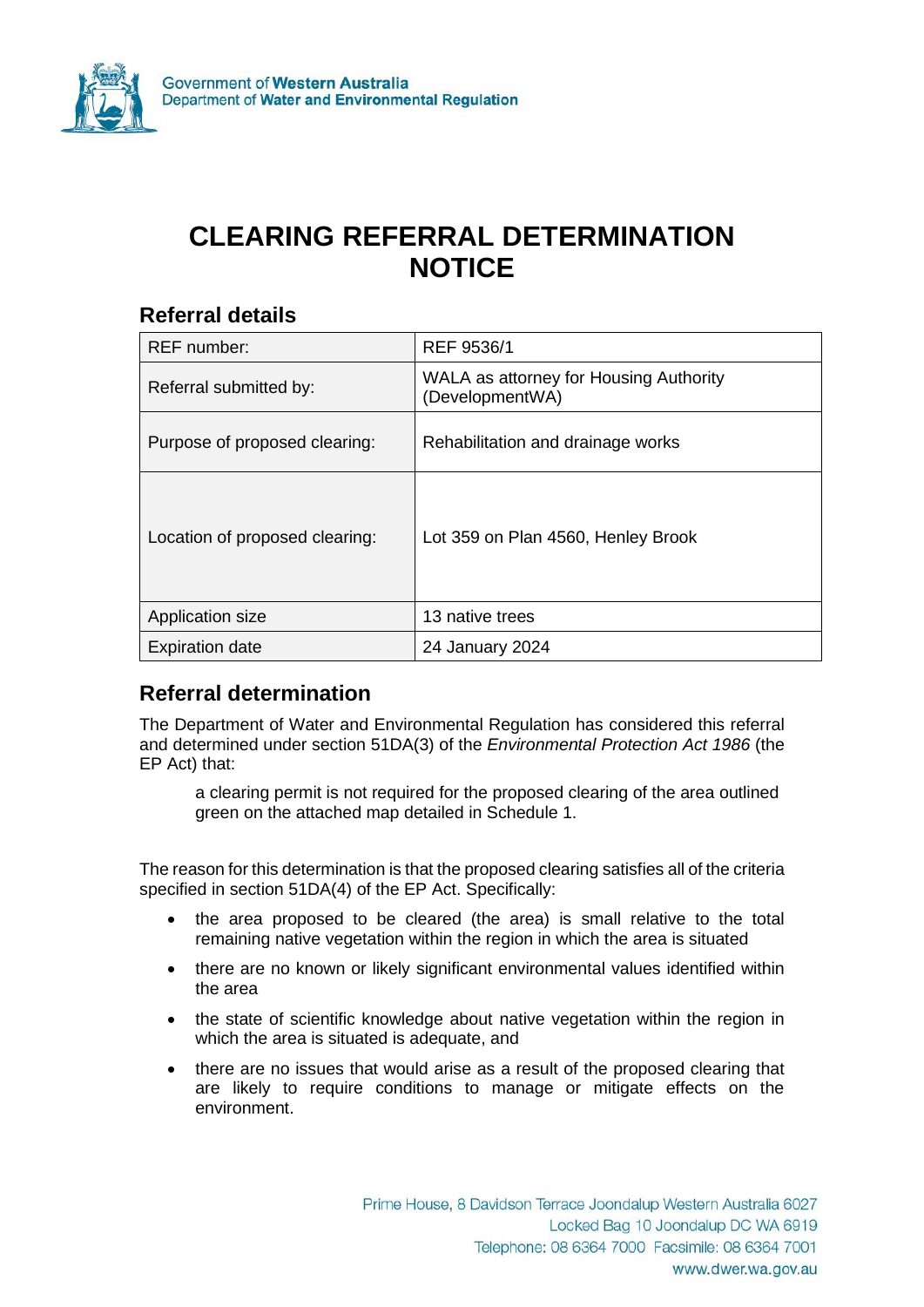Please note that this determination is valid only until the expiration date specified above. After this date, you will need to submit a new clearing referral or apply for a clearing permit before undertaking further clearing of native vegetation.

Ryan Mincham 2022.01.24  $R_{\cdot}$  -  $\sim$ 14:02:45 +08'00'

Ryan Mincham **MANAGER** NATIVE VEGETATION REGULATION

24 January 2022

an officer delegated under section 20 of the *Environmental Protection Act 1986*